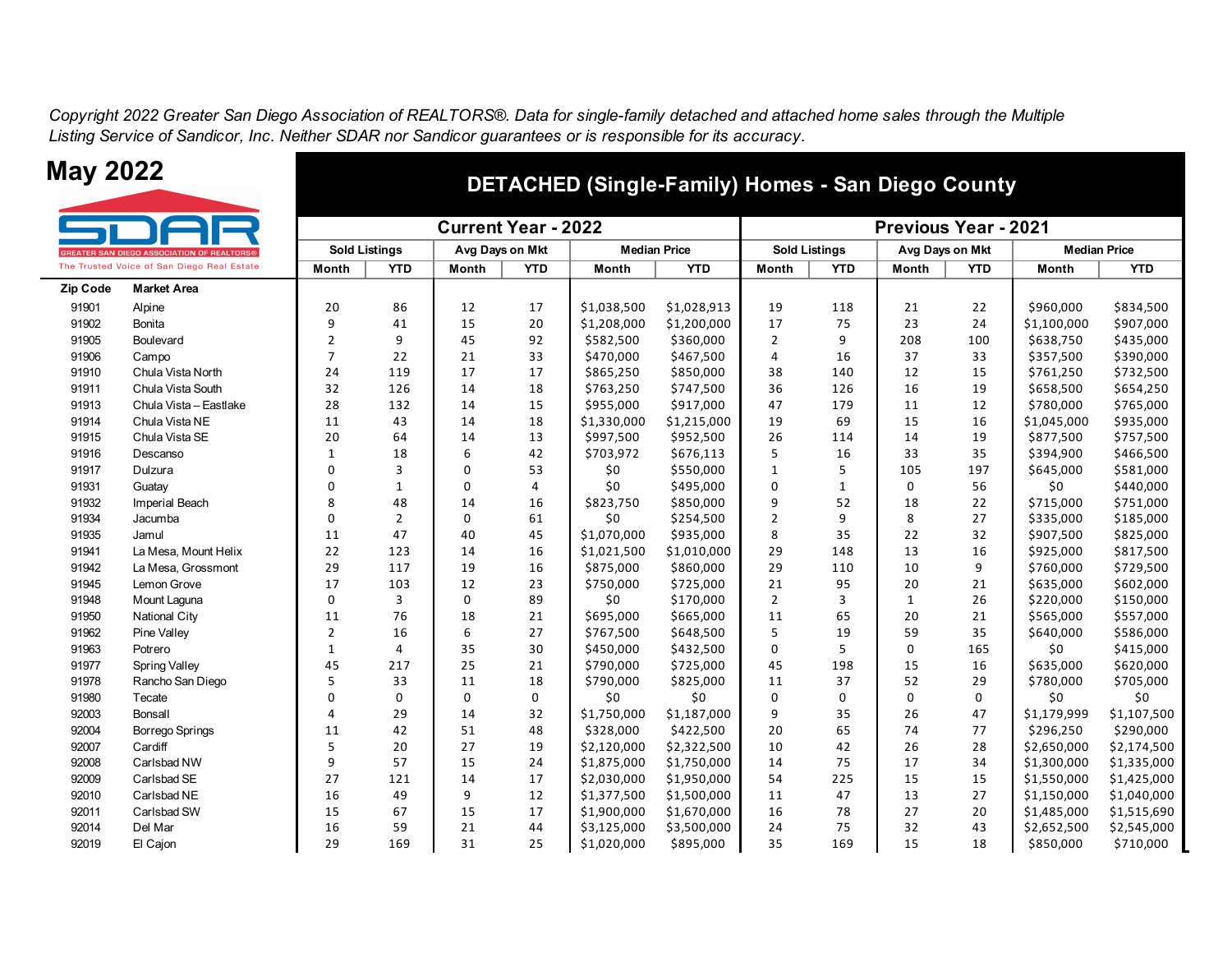### **(continued) DETACHED (Single-Family) Homes - San Diego County**

|          |                       |                |                      | <b>Current Year - 2022</b> |                 |             | <b>Previous Year - 2021</b> |                |                      |                 |             |                     |             |
|----------|-----------------------|----------------|----------------------|----------------------------|-----------------|-------------|-----------------------------|----------------|----------------------|-----------------|-------------|---------------------|-------------|
|          |                       |                | <b>Sold Listings</b> |                            | Avg Days on Mkt |             | <b>Median Price</b>         |                | <b>Sold Listings</b> | Avg Days on Mkt |             | <b>Median Price</b> |             |
|          |                       | Month          | <b>YTD</b>           | Month                      | <b>YTD</b>      | Month       | <b>YTD</b>                  | <b>Month</b>   | <b>YTD</b>           | Month           | <b>YTD</b>  | Month               | <b>YTD</b>  |
| Zip Code | <b>Market Area</b>    |                |                      |                            |                 |             |                             |                |                      |                 |             |                     |             |
| 92020    | El Cajon              | 33             | 155                  | 14                         | 14              | \$969,000   | \$855,000                   | 39             | 165                  | 15              | 17          | \$707,500           | \$690,000   |
| 92021    | El Cajon              | 25             | 165                  | 21                         | 22              | \$760,000   | \$760,000                   | 38             | 165                  | 23              | 19          | \$680,000           | \$660,000   |
| 92024    | Encinitas             | 35             | 149                  | 17                         | 20              | \$2,550,000 | \$2,100,000                 | 43             | 196                  | 25              | 28          | \$1,875,000         | \$1,815,000 |
| 92025    | Escondido South       | 21             | 113                  | 14                         | 18              | \$940,750   | \$907,000                   | 35             | 128                  | 20              | 21          | \$870,000           | \$776,750   |
| 92026    | Escondido North       | 31             | 179                  | 16                         | 17              | \$890,000   | \$835,000                   | 49             | 214                  | 19              | 24          | \$800,000           | \$713,500   |
| 92027    | <b>Escondido East</b> | 33             | 181                  | 14                         | 16              | \$815,000   | \$790,000                   | 50             | 213                  | 13              | 19          | \$777,000           | \$660,000   |
| 92028    | Fallbrook             | 69             | 312                  | 22                         | 25              | \$865,000   | \$867,000                   | 69             | 351                  | 32              | 32          | \$790,000           | \$745,000   |
| 92029    | Escondido West        | 31             | 115                  | 18                         | 17              | \$1,250,000 | \$1,175,000                 | 30             | 112                  | 16              | 19          | \$1,037,500         | \$960,000   |
| 92036    | Julian                | 11             | 48                   | 25                         | 37              | \$610,000   | \$490,500                   | 17             | 48                   | 22              | 33          | \$470,000           | \$465,000   |
| 92037    | La Jolla              | 35             | 157                  | 19                         | 38              | \$3,150,000 | \$3,620,000                 | 32             | 159                  | 70              | 52          | \$3,397,500         | \$2,745,000 |
| 92040    | Lakeside              | 33             | 148                  | 17                         | 21              | \$785,000   | \$776,000                   | 42             | 184                  | 17              | 19          | \$737,500           | \$699,000   |
| 92054    | Oceanside South       | 27             | 97                   | 31                         | 40              | \$1,210,000 | \$1,210,000                 | 20             | 95                   | 22              | 24          | \$900,000           | \$950,000   |
| 92056    | Oceanside East        | 31             | 170                  | 14                         | 14              | \$950,000   | \$915,000                   | 35             | 181                  | 17              | 17          | \$782,500           | \$715,000   |
| 92057    | Oceanside North       | 52             | 231                  | 20                         | 21              | \$862,500   | \$851,000                   | 49             | 207                  | 14              | 16          | \$755,000           | \$700,000   |
| 92058    | Oceanside (Central)   | 13             | 51                   | 10                         | 23              | \$880,000   | \$850,000                   | 11             | 38                   | 10              | 10          | \$670,000           | \$657,500   |
| 92059    | Pala                  | 0              | $\mathbf{1}$         | 0                          | 69              | \$0         | \$10,000,000                | $\mathbf{1}$   | 5                    | 65              | 30          | \$760,000           | \$851,500   |
| 92060    | Palomar Mountain      | $\overline{2}$ | 9                    | 128                        | 47              | \$454,500   | \$549,000                   | $\overline{2}$ | 6                    | 8               | 25          | \$345,000           | \$435,000   |
| 92061    | Pauma Valley          | 5              | 12                   | 16                         | 26              | \$640,000   | \$670,000                   | 4              | 20                   | 28              | 42          | \$685,900           | \$623,400   |
| 92064    | Poway                 | 58             | 210                  | 27                         | 17              | \$1,115,000 | \$1,199,000                 | 54             | 217                  | 28              | 22          | \$1,182,500         | \$990,000   |
| 92065    | Ramona                | 47             | 223                  | 18                         | 24              | \$810,000   | \$790,000                   | 56             | 233                  | 24              | 24          | \$669,500           | \$667,000   |
| 92066    | Ranchita              | $\mathbf{1}$   | 3                    | 61                         | 40              | \$375,000   | \$375,000                   | $\mathbf{1}$   | $\overline{4}$       | 76              | 74          | \$349,900           | \$370,950   |
| 92067    | Rancho Santa Fe       | 17             | 95                   | 38                         | 54              | \$4,800,000 | \$4,800,000                 | 41             | 149                  | 81              | 77          | \$3,700,000         | \$3,310,000 |
| 92068    | San Luis Rey          | $\mathbf 0$    | $\mathbf 0$          | $\mathsf 0$                | 0               | \$0         | \$0                         | 0              | 0                    | $\mathbf 0$     | 0           | \$0                 | \$0         |
| 92069    | San Marcos South      | 23             | 117                  | 17                         | 15              | \$955,000   | \$925,000                   | 30             | 132                  | 10              | 17          | \$785,000           | \$772,250   |
| 92070    | Santa Ysabel          | $\mathbf 0$    | $\overline{2}$       | 0                          | 94              | \$0         | \$4,824,500                 | $\mathbf{1}$   | 10                   | 9               | 111         | \$625,000           | \$840,000   |
| 92071    | Santee                | 40             | 203                  | 19                         | 16              | \$850,000   | \$800,000                   | 59             | 236                  | 13              | 14          | \$710,000           | \$675,000   |
| 92075    | Solana Beach          | 10             | 33                   | 21                         | 19              | \$2,760,000 | \$2,800,000                 | 6              | 37                   | 22              | 31          | \$2,650,000         | \$2,225,000 |
| 92078    | San Marcos South      | 39             | 157                  | 13                         | 15              | \$1,375,000 | \$1,215,000                 | 45             | 208                  | 14              | 15          | \$1,115,000         | \$960,000   |
| 92081    | Vista South           | 26             | 102                  | 14                         | 18              | \$991,500   | \$952,938                   | 17             | 105                  | 11              | 15          | \$790,000           | \$760,000   |
| 92082    | Valley Center         | 28             | 117                  | 33                         | 31              | \$945,000   | \$924,999                   | 19             | 116                  | 35              | 32          | \$920,000           | \$793,750   |
| 92083    | Vista West            | 27             | 98                   | 20                         | 18              | \$762,500   | \$768,500                   | 16             | 86                   | 25              | 23          | \$700,750           | \$625,000   |
| 92084    | Vista East            | 40             | 179                  | 14                         | 26              | \$884,500   | \$897,000                   | 28             | 136                  | 14              | 20          | \$790,000           | \$740,000   |
| 92086    | <b>Warner Springs</b> | $\mathbf{1}$   | $\overline{4}$       | 22                         | 40              | \$475,000   | \$612,500                   | $\mathbf{1}$   | 9                    | 67              | 42          | \$460,000           | \$495,000   |
| 92091    | Rancho Santa Fe       | $\Omega$       | 8                    | $\mathbf 0$                | 53              | \$0         | \$4,575,000                 | $\overline{7}$ | 36                   | 18              | 65          | \$2,335,000         | \$3,150,000 |
| 92093    | <b>UCSD</b>           | $\Omega$       | $\mathbf 0$          | $\Omega$                   | 0               | \$0         | \$0                         | $\Omega$       | 0                    | $\Omega$        | 0           | \$0                 | \$0         |
| 92096    | San Marcos            | $\Omega$       | $\mathbf 0$          | $\Omega$                   | 0               | \$0         | \$0                         | $\Omega$       | 0                    | $\mathbf 0$     | $\mathbf 0$ | \$0                 | \$0         |
| 92101    | Downtown              | $\mathbf 0$    | $\mathbf{1}$         | $\mathbf 0$                | 17              | \$0         | \$2,194,500                 | $\mathbf{1}$   | 6                    | $\overline{7}$  | 25          | \$1,300,000         | \$972,500   |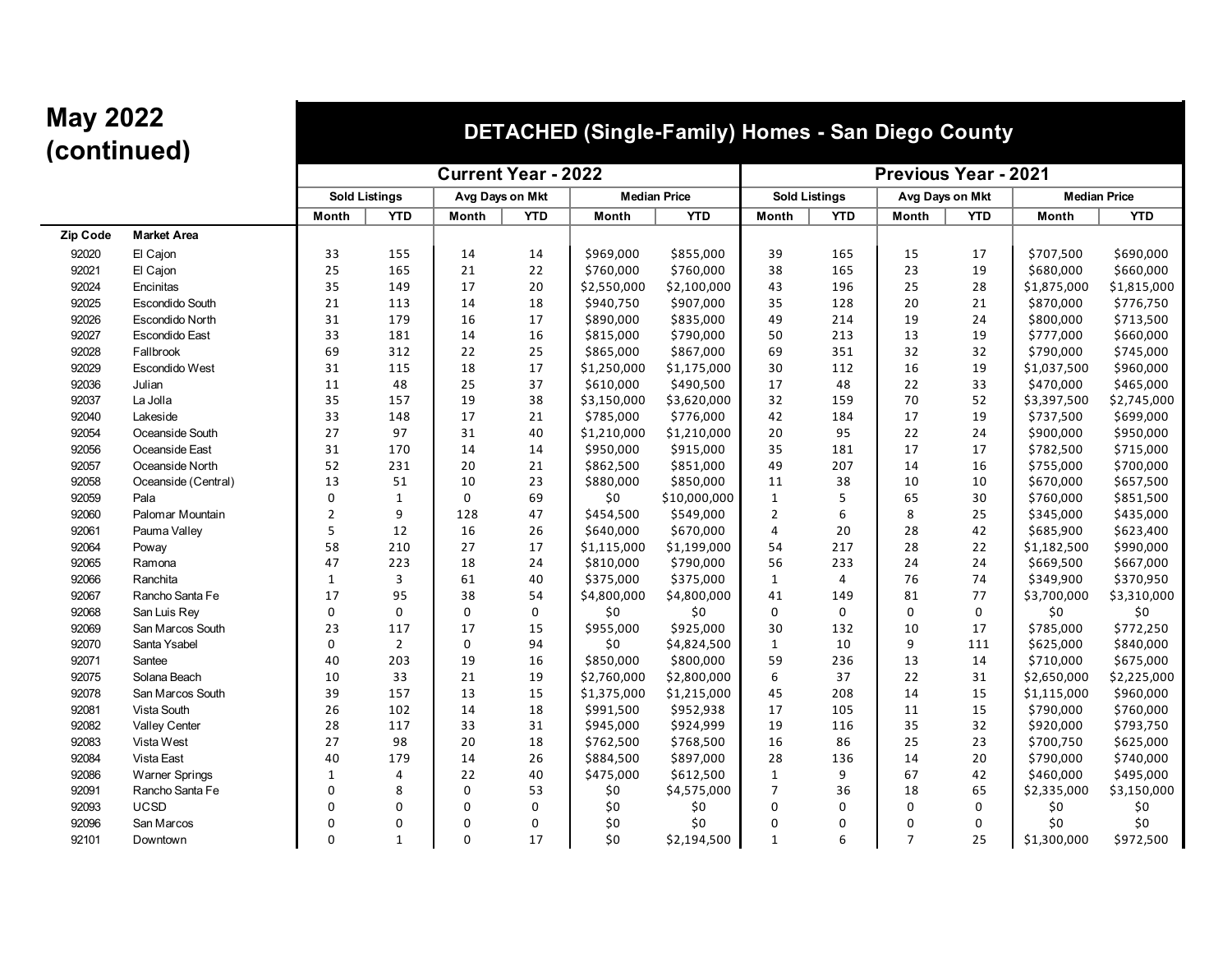#### **(continued) DETACHED (Single-Family) Homes - San Diego County**

|                 |                               |                |                      | <b>Current Year - 2022</b> |                 |             | <b>Previous Year - 2021</b> |                |                      |                 |                |                     |             |
|-----------------|-------------------------------|----------------|----------------------|----------------------------|-----------------|-------------|-----------------------------|----------------|----------------------|-----------------|----------------|---------------------|-------------|
|                 |                               |                | <b>Sold Listings</b> |                            | Avg Days on Mkt |             | <b>Median Price</b>         |                | <b>Sold Listings</b> | Avg Days on Mkt |                | <b>Median Price</b> |             |
| <b>Zip Code</b> | <b>Market Area</b>            | Month          | <b>YTD</b>           | Month                      | <b>YTD</b>      | Month       | <b>YTD</b>                  | <b>Month</b>   | <b>YTD</b>           | <b>Month</b>    | <b>YTD</b>     | Month               | <b>YTD</b>  |
| 92102           | Golden Hill, South Park       | 11             | 60                   | 9                          | 14              | \$900,000   | \$825,000                   | 16             | 70                   | 14              | 14             | \$627,500           | \$630,000   |
| 92103           | Hillcrest, Mission Hills      | 10             | 72                   | $\overline{7}$             | 19              | \$1,737,500 | \$1,612,500                 | 26             | 89                   | 29              | 33             | \$1,257,500         | \$1,420,213 |
| 92104           | North Park                    | 17             | 81                   | 29                         | 19              | \$1,279,000 | \$1,250,000                 | 26             | 114                  | 16              | 15             | \$1,090,000         | \$887,500   |
| 92105           | <b>City Heights</b>           | 16             | 94                   | 13                         | 16              | \$672,500   | \$700,000                   | 19             | 91                   | 16              | 16             | \$645,000           | \$585,000   |
| 92106           | Point Loma                    | 9              | 65                   | 14                         | 23              | \$1,735,000 | \$1,775,000                 | 19             | 78                   | 31              | 24             | \$1,735,000         | \$1,430,000 |
| 92107           | Ocean Beach                   | $\overline{7}$ | 46                   | 22                         | 24              | \$1,725,000 | \$1,737,500                 | 16             | 59                   | 15              | 17             | \$1,492,500         | \$1,450,000 |
| 92108           | <b>Mission Valley</b>         | $\overline{2}$ | 6                    | 19                         | 76              | \$957,500   | \$1,175,000                 | $\mathbf{1}$   | $\overline{7}$       | 22              | 22             | \$780,000           | \$979,000   |
| 92109           | Pacific Beach, Mission Beach  | 13             | 81                   | 22                         | 24              | \$2,140,000 | \$2,000,000                 | 13             | 93                   | 19              | 42             | \$1,500,000         | \$1,520,000 |
| 92110           | Morena                        | $\overline{7}$ | 49                   | 12                         | 15              | \$1,450,000 | \$1,500,000                 | 14             | 53                   | 14              | 27             | \$1,292,500         | \$1,187,000 |
| 92111           | Linda Vista                   | 12             | 76                   | 13                         | 13              | \$1,199,500 | \$1,010,444                 | 24             | 105                  | 15              | 15             | \$894,500           | \$820,000   |
| 92113           | Logan Heights                 | 9              | 46                   | 19                         | 19              | \$700,000   | \$619,000                   | 6              | 43                   | 50              | 26             | \$540,000           | \$515,000   |
| 92114           | Encanto                       | 34             | 195                  | 24                         | 23              | \$714,250   | \$700,000                   | 28             | 161                  | 24              | 19             | \$582,500           | \$595,000   |
| 92115           | College                       | 38             | 155                  | 18                         | 14              | \$1,100,000 | \$915,500                   | 37             | 158                  | $\mathbf{q}$    | 13             | \$721,000           | \$705,000   |
| 92116           | Kensington, Normal Heights    | 11             | 78                   | 10                         | 19              | \$1,287,500 | \$1,250,000                 | 26             | 108                  | 9               | 13             | \$927,500           | \$943,450   |
| 92117           | Clairemont                    | 39             | 181                  | 18                         | 16              | \$1,150,000 | \$1,065,000                 | 47             | 183                  | 12              | 13             | \$925,000           | \$879,000   |
| 92118           | Coronado                      | 12             | 65                   | 41                         | 52              | \$3,282,500 | \$3,095,000                 | 18             | 72                   | 44              | 60             | \$2,855,000         | \$2,440,000 |
| 92119           | San Carlos                    | 20             | 103                  | 12                         | 13              | \$961,750   | \$1,075,000                 | 16             | 99                   | 9               | 9              | \$949,250           | \$825,000   |
| 92120           | Allied Gardens, Del Cerro     | 25             | 106                  | 19                         | 16              | \$1,157,500 | \$1,150,000                 | 27             | 136                  | 11              | 13             | \$989,000           | \$895,000   |
| 92121           | Sorrento Valley               | $\mathbf 0$    | 8                    | 0                          | 9               | \$0         | \$1,777,900                 | $\mathbf{1}$   | $\overline{7}$       | 8               | 31             | \$1,270,000         | \$1,270,000 |
| 92122           | University City               | 8              | 47                   | 10                         | 9               | \$1,630,000 | \$1,600,000                 | 14             | 37                   | $\mathbf{q}$    | 13             | \$1,380,000         | \$1,315,000 |
| 92123           | Serra Mesa                    | 11             | 70                   | 11                         | 12              | \$950,400   | \$1,003,500                 | 16             | 80                   | 6               | 12             | \$837,500           | \$802,500   |
| 92124           | Tierrasanta                   | 10             | 51                   | 12                         | 9               | \$1,203,500 | \$1,200,000                 | 18             | 61                   | 9               | 10             | \$862,500           | \$875,000   |
| 92126           | Mira Mesa                     | 24             | 109                  | 9                          | 10              | \$1,002,500 | \$1,010,000                 | 34             | 143                  | 10              | 12             | \$808,500           | \$795,000   |
| 92127           | Rancho Bernardo West          | 38             | 138                  | 16                         | 16              | \$2,372,500 | \$2,210,000                 | 69             | 248                  | 13              | 18             | \$1,650,000         | \$1,575,000 |
| 92128           | Rancho Bernardo East          | 40             | 177                  | 13                         | 13              | \$1,352,500 | \$1,250,000                 | 57             | 204                  | 14              | 13             | \$925,000           | \$917,900   |
| 92129           | Penasquitos                   | 33             | 126                  | 11                         | 10              | \$1,500,000 | \$1,450,000                 | 26             | 103                  | 11              | 12             | \$1,225,000         | \$1,050,000 |
| 92130           | <b>Carmel Valley</b>          | 28             | 130                  | 17                         | 11              | \$2,432,500 | \$2,455,000                 | 43             | 204                  | 15              | 21             | \$1,805,000         | \$1,789,850 |
| 92131           | Scripps Ranch                 | 20             | 93                   | 16                         | 15              | \$1,667,500 | \$1,750,000                 | 22             | 98                   | 14              | 18             | \$1,372,500         | \$1,362,500 |
| 92134           | <b>Balboa Hospital</b>        | $\mathbf 0$    | 0                    | 0                          | 0               | \$0         | \$0                         | 0              | 0                    | $\mathbf 0$     | $\mathbf 0$    | \$0                 | \$0         |
| 92139           | Paradise Hills                | 11             | 75                   | 15                         | 12              | \$700,000   | \$725,000                   | 14             | 62                   | 13              | 14             | \$652,500           | \$622,500   |
| 92145           | Miramar                       | $\mathbf 0$    | $\Omega$             | 0                          | 0               | \$0         | \$0                         | 0              | 0                    | $\Omega$        | $\mathbf 0$    | \$0                 | \$0         |
| 92154           | Nestor, Otay Mesa             | 37             | 150                  | 22                         | 21              | \$742,000   | \$752,500                   | 28             | 130                  | 15              | 16             | \$652,500           | \$630,000   |
| 92161           | VA Hospital                   | $\Omega$       | $\mathbf 0$          | 0                          | 0               | \$0         | \$0                         | 0              | 0                    | $\mathbf 0$     | $\mathbf 0$    | \$0                 | \$0         |
| 92173           | San Ysidro                    | $\overline{2}$ | 15                   | 29                         | 16              | \$725,000   | \$730,000                   | $\overline{2}$ | 10                   | $\overline{2}$  | $\overline{7}$ | \$684,500           | \$637,500   |
|                 | <b>Detached Total Counts:</b> | 1835           | 8659                 |                            |                 |             |                             | 2250           | 9768                 |                 |                |                     |             |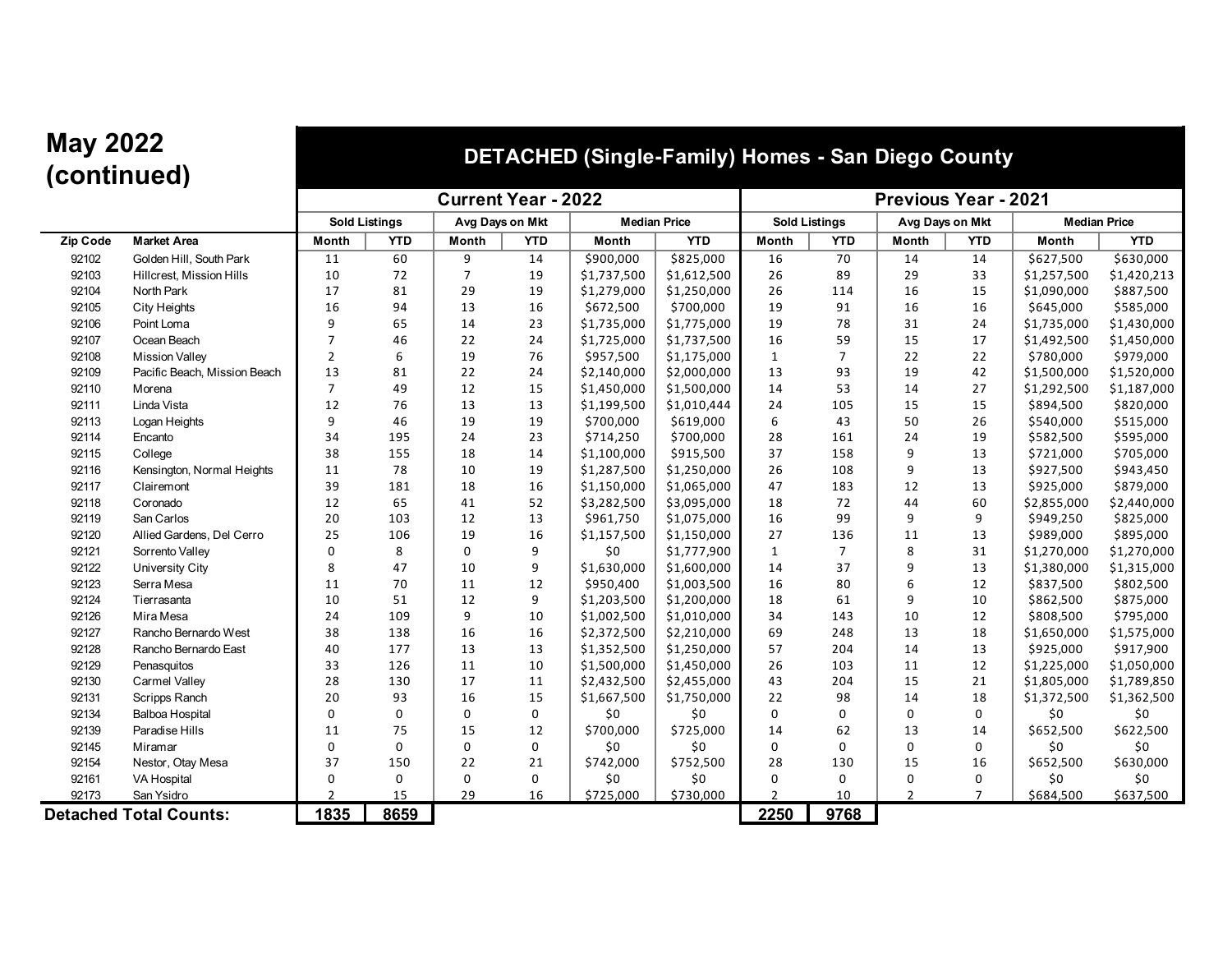*Copyright 2022 Greater San Diego Association of REALTORS®. Data for single-family detached and attached home sales through the Multiple Listing Service of Sandicor, Inc. Neither SDAR nor Sandicor guarantees or is responsible for its accuracy.*



 $Zip Code$ 



#### **ATTACHED (Condominiums/Townhomes) - San Diego County**

|        |                                                | <b>Current Year - 2022</b> |                |                 |            |             |                     | <b>Previous Year - 2021</b> |                      |                 |             |                     |             |  |
|--------|------------------------------------------------|----------------------------|----------------|-----------------|------------|-------------|---------------------|-----------------------------|----------------------|-----------------|-------------|---------------------|-------------|--|
|        | <b>ATER SAN DIEGO ASSOCIATION OF REALTORS®</b> | <b>Sold Listings</b>       |                | Avg Days on Mkt |            |             | <b>Median Price</b> |                             | <b>Sold Listings</b> | Avg Days on Mkt |             | <b>Median Price</b> |             |  |
|        | <b>Trusted Voice of San Diego Real Estate</b>  | Month                      | <b>YTD</b>     | Month           | <b>YTD</b> | Month       | <b>YTD</b>          | <b>Month</b>                | <b>YTD</b>           | Month           | <b>YTD</b>  | Month               | <b>YTD</b>  |  |
| p Code | <b>Market Area</b>                             |                            |                |                 |            |             |                     |                             |                      |                 |             |                     |             |  |
| 91901  | Alpine                                         | 2                          | 4              | 5               | 6          | \$427,000   | \$427,000           | 4                           | 11                   | 11              | 19          | \$309,500           | \$327,000   |  |
| 91902  | Bonita                                         | 3                          | 9              | 6               | 12         | \$420,000   | \$435,000           | $\overline{2}$              | 14                   | 15              | 19          | \$535,000           | \$460,000   |  |
| 91905  | Boulevard                                      | $\Omega$                   | $\mathbf{1}$   | O               | 29         | \$0         | \$250,000           | 0                           | 0                    | $\Omega$        | $\Omega$    | \$0                 | \$0         |  |
| 91906  | Campo                                          | 0                          | 1              | 0               | 50         | \$0         | \$300,000           | 0                           | 0                    | 0               | $\Omega$    | \$0                 | \$0         |  |
| 91910  | Chula Vista North                              | $\overline{7}$             | 54             | 23              | 19         | \$565,000   | \$556,250           | 13                          | 58                   | 14              | 18          | \$425,000           | \$442,500   |  |
| 91911  | Chula Vista South                              | 9                          | 52             | 15              | 15         | \$545,000   | \$522,500           | 6                           | 48                   | 13              | 14          | \$439,500           | \$418,500   |  |
| 91913  | Chula Vista - Eastlake                         | 30                         | 128            | 13              | 20         | \$667,500   | \$643,500           | 30                          | 124                  | 10              | 11          | \$517,500           | \$502,500   |  |
| 91914  | Chula Vista NE                                 | 3                          | 19             | 6               | 12         | \$560,000   | \$605,000           | 4                           | 15                   | 5               | 26          | \$554,500           | \$535,000   |  |
| 91915  | Chula Vista SE                                 | 21                         | 97             | 9               | 12         | \$690,000   | \$670,000           | 22                          | 111                  | 15              | 12          | \$592,500           | \$555,000   |  |
| 91916  | Descanso                                       | $\Omega$                   | 0              | ŋ               | 0          | \$0         | \$0                 | $\Omega$                    | 0                    | $\Omega$        | $\Omega$    | \$0                 | \$0         |  |
| 91917  | Dulzura                                        | n                          | 0              | $\Omega$        | 0          | \$0         | \$0                 | 0                           | 0                    | 0               | $\Omega$    | \$0                 | \$0         |  |
| 91931  | Guatay                                         | n                          | 0              | $\Omega$        | 0          | \$0         | \$0                 | ŋ                           | 0                    | 0               | $\Omega$    | \$0                 | \$0         |  |
| 91932  | Imperial Beach                                 | 8                          | 40             | 48              | 51         | \$507,500   | \$530,000           |                             | 53                   | 25              | 35          | \$360,000           | \$525,000   |  |
| 91934  | Jacumba                                        | ŋ                          | $\mathbf 0$    | O               | 0          | \$0         | \$0                 | ŋ                           | 0                    | $\Omega$        | $\Omega$    | \$0                 | \$0         |  |
| 91935  | Jamul                                          | $\Omega$                   | $\Omega$       | ŋ               | $\Omega$   | \$0         | \$0                 | $\Omega$                    | 0                    | $\Omega$        | $\Omega$    | \$0                 | \$0         |  |
| 91941  | La Mesa, Mount Helix                           | $\Omega$                   | 17             | 0               | 10         | \$0         | \$475,000           | 4                           | 17                   | 4               | 9           | \$402,500           | \$405,000   |  |
| 91942  | La Mesa, Grossmont                             | 18                         | 69             | 14              | 12         | \$480,500   | \$510,000           | 15                          | 79                   | 15              | 19          | \$440,000           | \$403,000   |  |
| 91945  | Lemon Grove                                    | 2                          | 11             | 10              | 15         | \$465,000   | \$420,000           | 4                           | 10                   | 27              | 16          | \$330,560           | \$346,000   |  |
| 91948  | Mount Laquna                                   | U                          | $\mathbf 0$    | 0               | 0          | \$0         | \$0                 | 0                           | 0                    | 0               | $\mathbf 0$ | \$0                 | \$0         |  |
| 91950  | National City                                  | 2                          | 13             | 44              | 35         | \$377,500   | \$300,000           |                             | 28                   | 14              | 61          | \$396,500           | \$366,450   |  |
| 91962  | Pine Valley                                    | $\Omega$                   | $\mathbf 0$    | $\Omega$        | 0          | \$0         | \$0                 | $\mathbf{1}$                | $\overline{2}$       | 29              | 41          | \$134,000           | \$141,000   |  |
| 91963  | Potrero                                        | 0                          | $\Omega$       | $\Omega$        | 0          | \$0         | \$0                 | 0                           | 0                    | $\Omega$        | $\Omega$    | \$0                 | \$0         |  |
| 91977  | <b>Spring Valley</b>                           | ጸ                          | 57             | 12              | 12         | \$527,500   | \$510,000           | 10                          | 45                   | $\overline{7}$  | 15          | \$475,000           | \$407,000   |  |
| 91978  | Rancho San Diego                               | U                          | $\overline{7}$ | $\Omega$        | 30         | \$0         | \$440,000           | 3                           | 19                   | 16              | 13          | \$373,000           | \$395,000   |  |
| 91980  | Tecate                                         | n                          | 0              | 0               | 0          | \$0         | \$0                 | O                           | 0                    | 0               | $\Omega$    | \$0                 | \$0         |  |
| 92003  | <b>Bonsall</b>                                 | 5                          | 18             | 19              | 14         | \$531,000   | \$530,500           | $\overline{2}$              | 15                   | 5               | 31          | \$390,000           | \$400,000   |  |
| 92004  | <b>Borrego Springs</b>                         | 0                          | 8              | 0               | 18         | \$0         | \$141,000           | 3                           | 20                   | 205             | 103         | \$215,000           | \$130,000   |  |
| 92007  | Cardiff                                        | 4                          | 20             | 19              | 14         | \$1,594,500 | \$1,239,000         | 3                           | 27                   | 10              | 13          | \$1,150,000         | \$1,150,000 |  |
| 92008  | Carlsbad NW                                    | 11                         | 53             | 32              | 28         | \$1,860,000 | \$1,200,000         | 17                          | 80                   | 36              | 45          | \$840,000           | \$999,500   |  |
| 92009  | Carlsbad SE                                    | 25                         | 111            | 15              | 20         | \$750,000   | \$785,000           | 24                          | 148                  | 16              | 28          | \$652,498           | \$605,250   |  |
| 92010  | Carlsbad NE                                    | 7                          | 28             | 14              | 27         | \$855,000   | \$817,275           | 4                           | 43                   | 7               | 11          | \$680,000           | \$618,000   |  |
| 92011  | Carlsbad SW                                    | 9                          | 36             | 10              | 14         | \$950,000   | \$957,500           | 13                          | 50                   | 9               | 15          | \$815,000           | \$797,500   |  |
| 92014  | Del Mar                                        | Δ                          | 21             | 61              | 22         | \$1,612,500 | \$1,500,000         | 9                           | 43                   | 52              | 48          | \$1,347,000         | \$1,175,000 |  |
| 92019  | El Cajon                                       | 14                         | 63             | 5               | 12         | \$540,000   | \$520,000           | 10                          | 50                   | 15              | 15          | \$382,500           | \$408,000   |  |
|        |                                                |                            |                |                 |            |             |                     |                             |                      |                 |             |                     |             |  |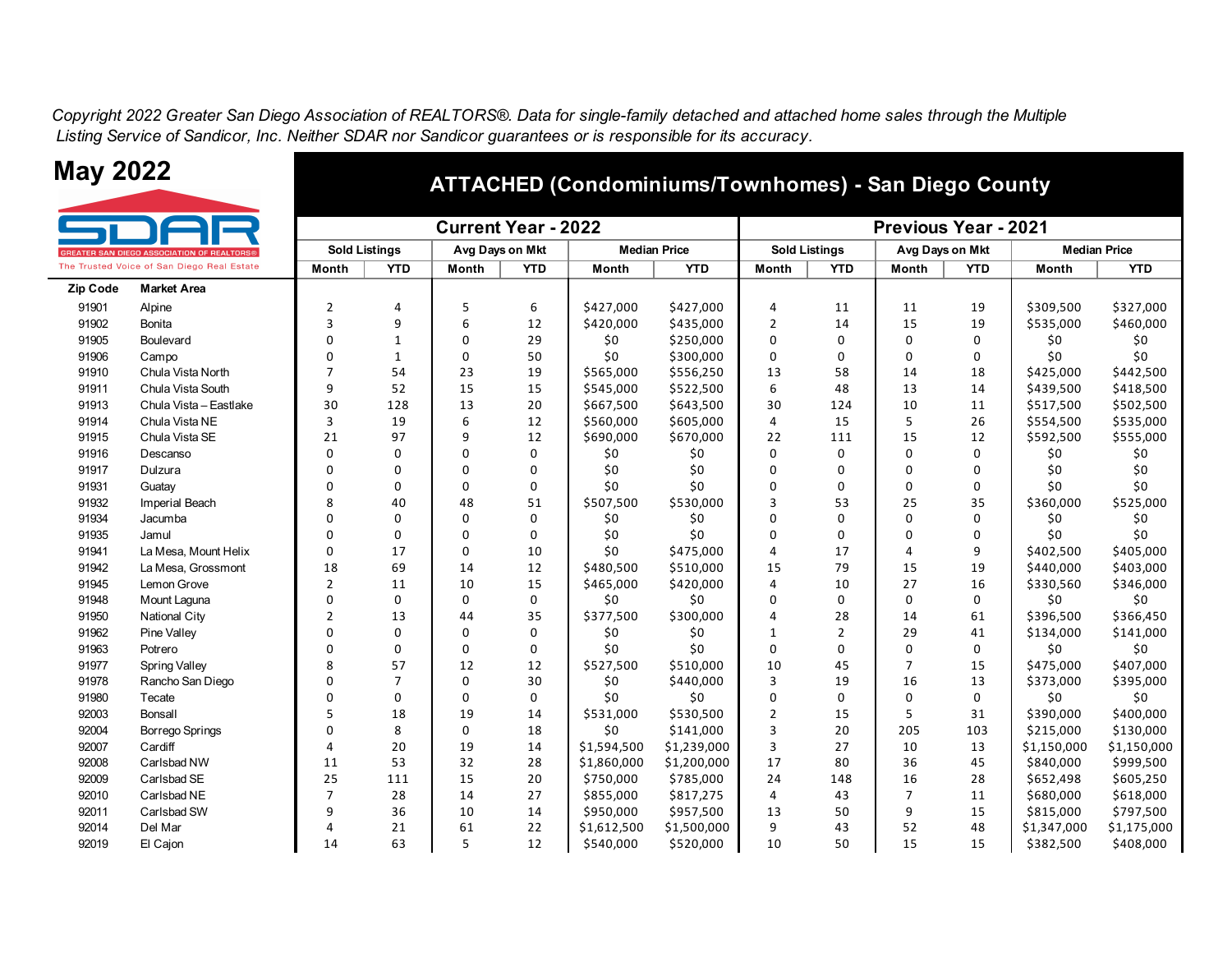### **(continued) ATTACHED (Condominiums/Townhomes) - San Diego County**

|          |                        | <b>Current Year - 2022</b> |              |                 |             |             |                     | <b>Previous Year - 2021</b> |                      |                 |             |             |                     |
|----------|------------------------|----------------------------|--------------|-----------------|-------------|-------------|---------------------|-----------------------------|----------------------|-----------------|-------------|-------------|---------------------|
|          |                        | <b>Sold Listings</b>       |              | Avg Days on Mkt |             |             | <b>Median Price</b> |                             | <b>Sold Listings</b> | Avg Days on Mkt |             |             | <b>Median Price</b> |
|          |                        | <b>Month</b>               | <b>YTD</b>   | Month           | <b>YTD</b>  | Month       | <b>YTD</b>          | Month                       | <b>YTD</b>           | Month           | <b>YTD</b>  | Month       | <b>YTD</b>          |
| Zip Code | <b>Market Area</b>     |                            |              |                 |             |             |                     |                             |                      |                 |             |             |                     |
| 92020    | El Cajon               | 10                         | 49           | 19              | 13          | \$391,000   | \$385,000           | 11                          | 50                   | 9               | 20          | \$359,000   | \$333,000           |
| 92021    | El Cajon               | 12                         | 54           | 10              | 11          | \$438,500   | \$440,000           | 14                          | 62                   | 17              | 18          | \$415,000   | \$352,500           |
| 92024    | Encinitas              | 12                         | 82           | 46              | 22          | \$1,168,250 | \$1,107,500         | 25                          | 98                   | 14              | 19          | \$950,000   | \$818,000           |
| 92025    | Escondido South        | 13                         | 41           | 12              | 11          | \$600,000   | \$495,000           | 9                           | 34                   | 15              | 20          | \$365,000   | \$384,500           |
| 92026    | <b>Escondido North</b> | 13                         | 53           | 8               | 20          | \$580,000   | \$516,000           | 11                          | 64                   | 9               | 17          | \$430,000   | \$439,950           |
| 92027    | <b>Escondido East</b>  | 10                         | 49           | 10              | 10          | \$392,500   | \$440,000           | $\overline{4}$              | 41                   | 13              | 35          | \$325,000   | \$290,000           |
| 92028    | Fallbrook              | 3                          | 22           | 32              | 40          | \$643,000   | \$637,500           | $\overline{4}$              | 20                   | 45              | 31          | \$422,500   | \$495,000           |
| 92029    | <b>Escondido West</b>  | $\mathbf{1}$               | 6            | 5               | 9           | \$715,000   | \$658,500           | $\mathbf 0$                 | 6                    | $\Omega$        | 14          | \$0         | \$520,500           |
| 92036    | Julian                 | 0                          | $\mathbf{1}$ | 0               | 11          | \$0         | \$1,325,000         | 0                           | 0                    | $\mathbf 0$     | 0           | \$0         | \$0                 |
| 92037    | La Jolla               | 45                         | 146          | 27              | 24          | \$1,200,000 | \$1,212,500         | 40                          | 184                  | 35              | 43          | \$990,000   | \$815,500           |
| 92040    | Lakeside               | 8                          | 48           | 16              | 16          | \$410,000   | \$397,500           | 6                           | 42                   | 18              | 15          | \$392,000   | \$334,000           |
| 92054    | Oceanside South        | 19                         | 72           | 20              | 18          | \$671,000   | \$790,606           | 14                          | 104                  | 10              | 35          | \$755,500   | \$759,500           |
| 92056    | Oceanside East         | 27                         | 114          | 14              | 16          | \$690,000   | \$642,500           | 28                          | 155                  | 11              | 17          | \$562,500   | \$515,000           |
| 92057    | Oceanside North        | 26                         | 128          | 16              | 18          | \$536,000   | \$507,000           | 30                          | 147                  | 23              | 24          | \$424,000   | \$405,000           |
| 92058    | Oceanside (Central)    | 3                          | 44           | 49              | 26          | \$550,000   | \$550,000           | 6                           | 41                   | 29              | 29          | \$506,250   | \$425,000           |
| 92059    | Pala                   | $\Omega$                   | 0            | 0               | 0           | \$0         | \$0                 | $\Omega$                    | $\mathbf 0$          | $\Omega$        | $\mathbf 0$ | $$0$$       | \$0                 |
| 92060    | Palomar Mountain       | 0                          | 0            | 0               | 0           | \$0         | \$0                 | $\mathbf 0$                 | 0                    | $\Omega$        | 0           | \$0         | \$0                 |
| 92061    | Pauma Valley           | 0                          | $\mathbf{1}$ | 0               | $\mathsf 0$ | \$0         | \$550,000           | $\Omega$                    | 10                   | $\Omega$        | 92          | \$0         | \$460,000           |
| 92064    | Poway                  | 5                          | 24           | 10              | 13          | \$675,000   | \$697,500           | 8                           | 24                   | 21              | 13          | \$632,000   | \$577,000           |
| 92065    | Ramona                 | 8                          | 24           | 9               | 16          | \$517,500   | \$492,500           | 4                           | 23                   | 27              | 19          | \$488,750   | \$407,000           |
| 92066    | Ranchita               | 0                          | 0            | 0               | 0           | \$0         | \$0                 | $\Omega$                    | 0                    | $\mathbf 0$     | 0           | \$0         | \$0                 |
| 92067    | Rancho Santa Fe        | $\overline{2}$             | 5            | 29              | 33          | \$1,850,000 | \$2,000,000         | $\overline{2}$              | $\overline{4}$       | 29              | 64          | \$1,632,500 | \$1,326,875         |
| 92068    | San Luis Rey           | $\mathbf 0$                | $\mathbf 0$  | 0               | $\mathsf 0$ | \$0         | \$0                 | $\Omega$                    | 0                    | $\mathbf 0$     | 0           | \$0         | \$0                 |
| 92069    | San Marcos South       | 16                         | 46           | 18              | 14          | \$602,500   | \$545,000           | 8                           | 33                   | 26              | 19          | \$444,375   | \$470,000           |
| 92070    | Santa Ysabel           | 0                          | 0            | 0               | 0           | \$0         | \$0                 | 0                           | $\mathbf 0$          | $\mathbf 0$     | 0           | \$0         | \$0                 |
| 92071    | Santee                 | 22                         | 120          | 21              | 15          | \$577,000   | \$559,250           | 30                          | 124                  | 13              | 12          | \$459,000   | \$440,000           |
| 92075    | Solana Beach           | $\overline{7}$             | 33           | 17              | 17          | \$1,500,000 | \$1,405,000         | 16                          | 62                   | 20              | 37          | \$1,263,944 | \$1,145,000         |
| 92078    | San Marcos South       | 22                         | 121          | 18              | 21          | \$765,000   | \$722,000           | 28                          | 93                   | 17              | 17          | \$587,500   | \$575,000           |
| 92081    | Vista South            | 7                          | 35           | 16              | 16          | \$530,000   | \$725,000           | 12                          | 44                   | 26              | 20          | \$416,250   | \$553,450           |
| 92082    | Valley Center          | 0                          | $\Omega$     | 0               | $\mathbf 0$ | \$0         | \$0                 | $\Omega$                    | 3                    | $\Omega$        | 18          | \$0         | \$1,100,000         |
| 92083    | Vista West             | 11                         | 43           | 11              | 13          | \$650,000   | \$580,000           | 6                           | 48                   | 23              | 17          | \$467,500   | \$436,000           |
| 92084    | Vista East             | $\overline{7}$             | 31           | 22              | 24          | \$563,000   | \$550,000           | 6                           | 36                   | 14              | 17          | \$452,500   | \$424,500           |
| 92086    | <b>Warner Springs</b>  | $\mathbf 0$                | $\mathbf 0$  | 0               | 0           | \$0         | \$0                 | 0                           | 0                    | $\mathbf 0$     | 0           | \$0         | \$0                 |
| 92091    | Rancho Santa Fe        | $\overline{2}$             | 9            | 10              | 23          | \$1,337,500 | \$1,350,000         | $\mathbf{1}$                | 15                   | 31              | 32          | \$950,000   | \$1,075,000         |
| 92093    | <b>UCSD</b>            | 0                          | $\mathbf 0$  | 0               | 0           | \$0         | \$0                 | $\Omega$                    | 0                    | $\Omega$        | 0           | \$0         | \$0                 |
| 92096    | San Marcos             | $\mathbf 0$                | $\mathbf 0$  | 0               | $\mathbf 0$ | \$0         | \$0                 | $\Omega$                    | $\mathbf 0$          | $\Omega$        | $\mathbf 0$ | \$0         | \$0                 |
| 92101    | Downtown               | 99                         | 458          | 13              | 16          | \$810,000   | \$745,000           | 107                         | 559                  | 28              | 36          | \$565,000   | \$587,000           |